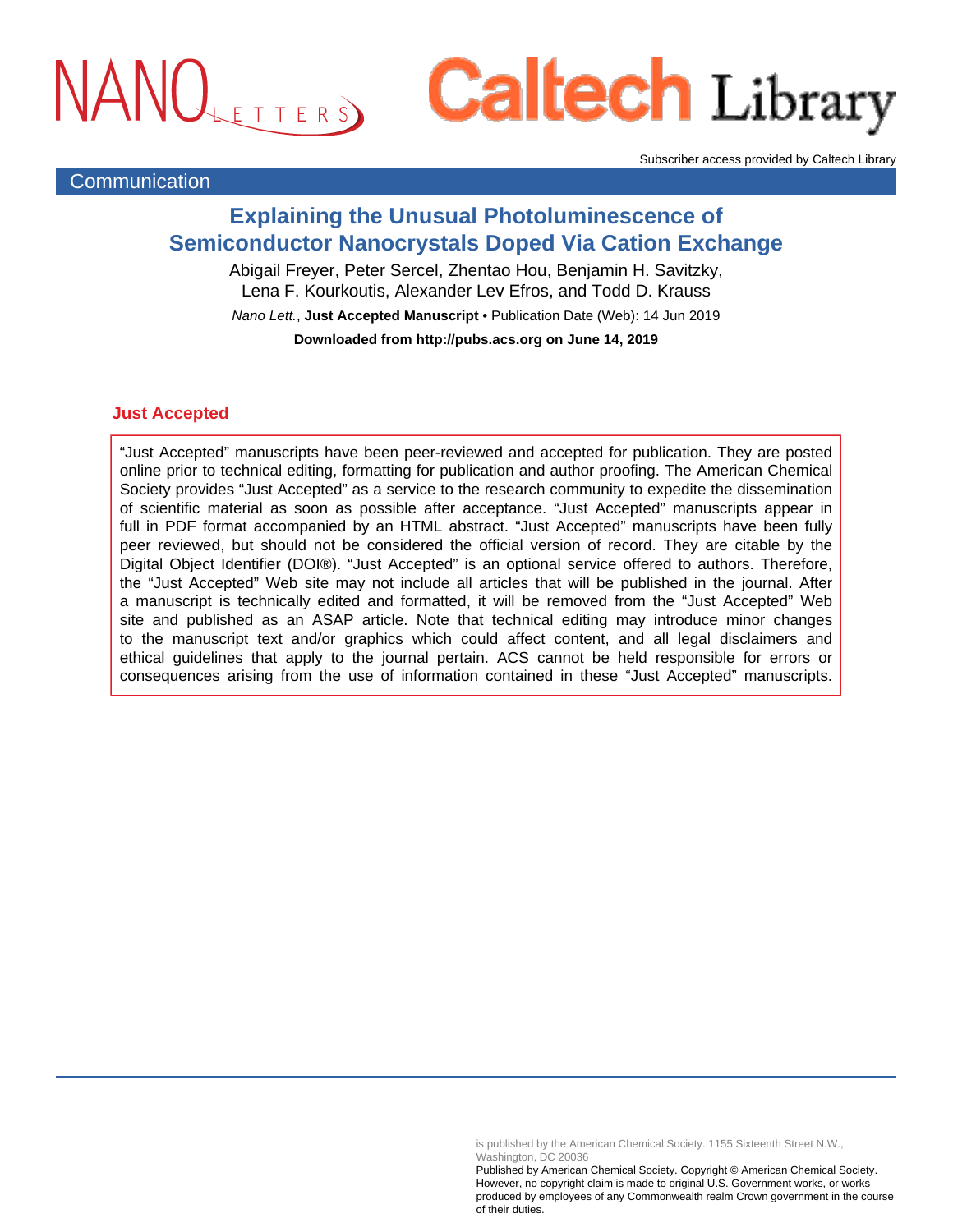## **Explaining the Unusual Photoluminescence of Semiconductor Nanocrystals Doped Via Cation Exchange**

*Abigail R. Freyer† , Peter C. Sercel§ , Zhentao Hou† , Benjamin H. Savitzky‡,#, Lena F.* 

*Kourkoutis,||, Alexander L. Efros¶ , Todd D. Krauss\*,†,£*

<sup>†</sup>Department of Chemistry and <sup>£</sup>The Institute of Optics, University of Rochester, Rochester, New York 14627-0216, United States

§T. J. Watson Laboratory of Applied Physics, California Institute of Technology, Pasadena, California 91125, United States

<sup>‡</sup>Department of Physics,<sup>⊥</sup>School of Applied and Engineering Physics, <sup>||</sup>Kavli Institute at Cornell for Nanoscale Science, Cornell University, Ithaca, New York 14853, United States

¶Naval Research Laboratory, Washington, D.C. 20375, United States

\*Corresponding author. E-mail: krauss@chem.rochester.edu

*#*Current address: Department of Chemistry, Brown University, Providence, Rhode Island 02912, United States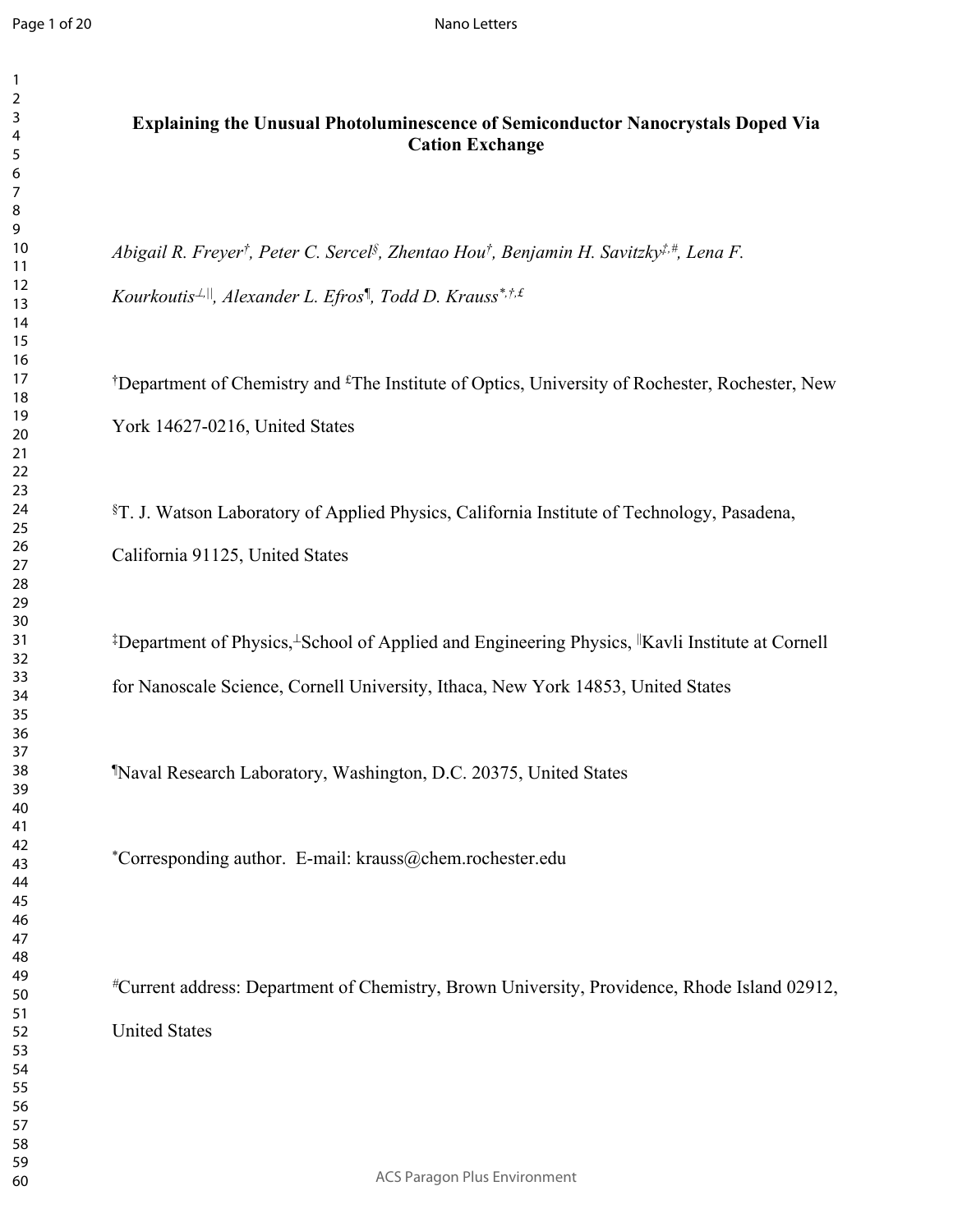### **Abstract**

Aliovalent doping of CdSe nanocrystals (NCs) via cation exchange processes has resulted in interesting and novel observations for the optical and electronic properties of the NCs. However, despite over a decade of study, these observations have largely gone unexplained, partially due to an inability to precisely characterize the physical properties of the doped NCs. Here, electrostatic force microscopy was used to determine the static charge on individual, cationdoped CdSe NCs in order to investigate their net charge as a function of added cations. While the NC charge was relatively insensitive to the relative amount of doped cation per NC, there was a remarkable and unexpected correlation between the average NC charge and PL intensity, for all dopant cations introduced. We conclude that the changes in PL intensity, as tracked also by changes in NC charge, are likely a consequence of changes in the NC radiative rate caused by symmetry breaking of the electronic states of the nominally spherical NC due to the Coulombic potential introduced by ionized cations.

**Keywords:** semiconductor nanocrystals, aliovalent doping, cation exchange, electrostatic force microscopy, nanocrystal charge, symmetry breaking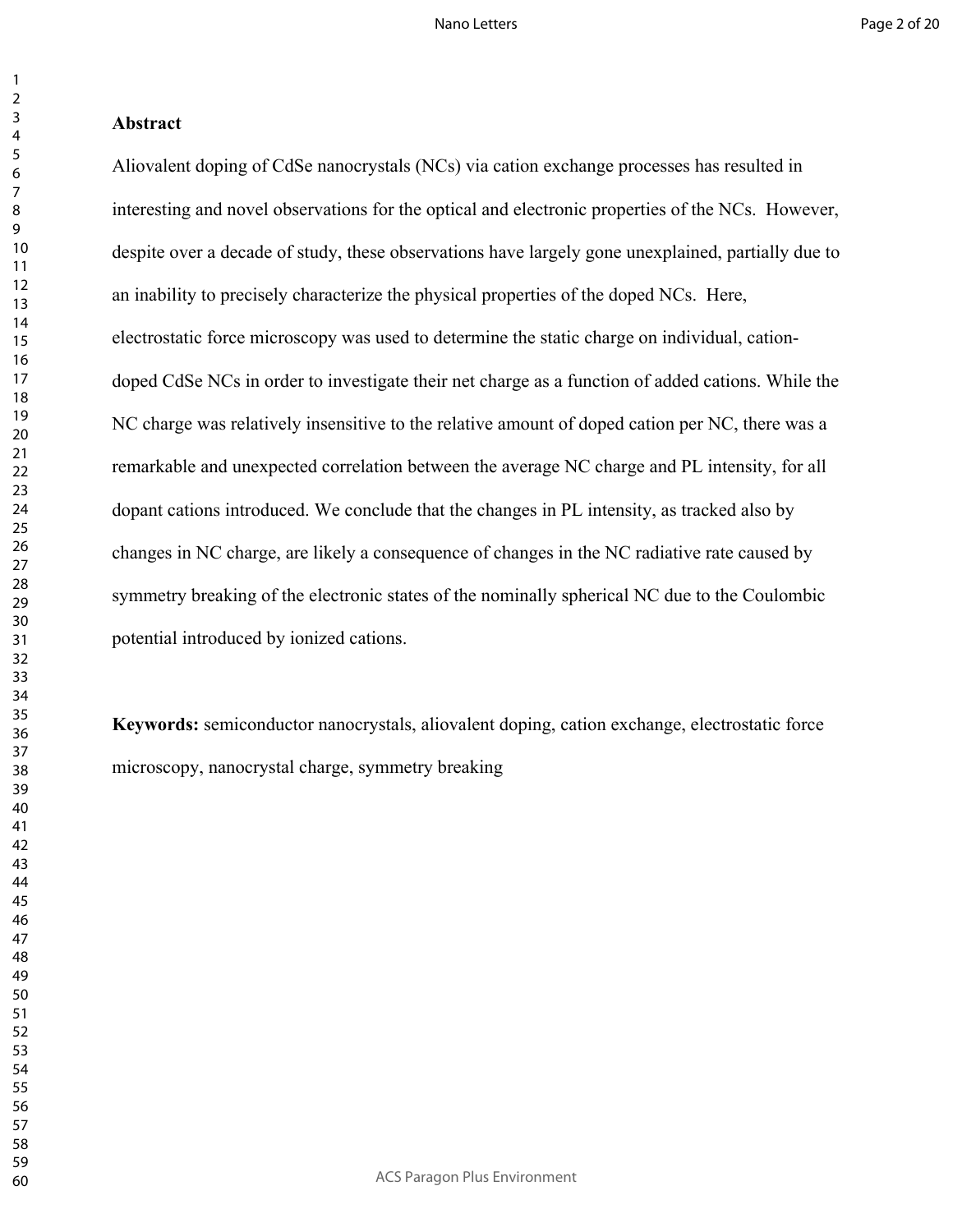#### Nano Letters

### 

## **Paper**

For decades, semiconductor nanocrystals (NCs) have been studied for their interesting electrical and optical properties,  $1,2,3$  which also make them potentially suitable for a number of applications, including solar energy conversion<sup>4,5,6</sup>, optoelectronic devices<sup>7,8,9,10</sup>, and biomedical imaging11,12,13,14. Major advances in the colloidal NC field directly arose from the ability to control the composition, size, and morphology of NCs, which is made possible by a number of different synthesis techniques.<sup>15,16</sup> Cation exchange, a chemical transformation used to modify a crystal whereby a cation from solution is inserted or exchanged with a host cation, has recently become a highly effective tool for enabling the synthesis of nanoparticles with novel chemical compositions.17,18 Cation exchange has been used to synthesize novel core/shell NCs<sup>19</sup>, branched NC structures<sup>20</sup>, heterostructured nanorods<sup>21,22</sup>, and core and core/shell nanoplatelets<sup>23</sup>, NC compositions and morphologies that are otherwise unobtainable by direct synthesis.

Cation exchange has also been used to dope NCs by carefully controlling the number of cations in solution that become available for exchange.<sup>24,25</sup> Doping of NCs can also be achieved through a variety of other methods, including nucleation and growth doping<sup>26</sup>, surface treatments<sup>27,28</sup>, and etching-regrowth-doping<sup>29</sup>, but cation exchange has become one of the more popular techniques due to its relative simplicity.<sup>30</sup> Doping NCs via cation exchange is advantageous since it affords supposedly excellent control over doping levels while also allowing for undoped control samples for facile evaluation of the effects of doping on the NC.<sup>24</sup> While a number of synthesis methods and doped NC systems are available and have been studied<sup>24,25,30,31,32,33,34,35,36</sup>, many effects of doping on the photophysics of NCs are not well understood. Specifically, we focused on the cation exchange aliovalent doping of CdSe NCs with Ag<sup>+</sup> to produce series of samples that differ only by the amount of Ag added.<sup>25</sup> These Ag<sup>+</sup>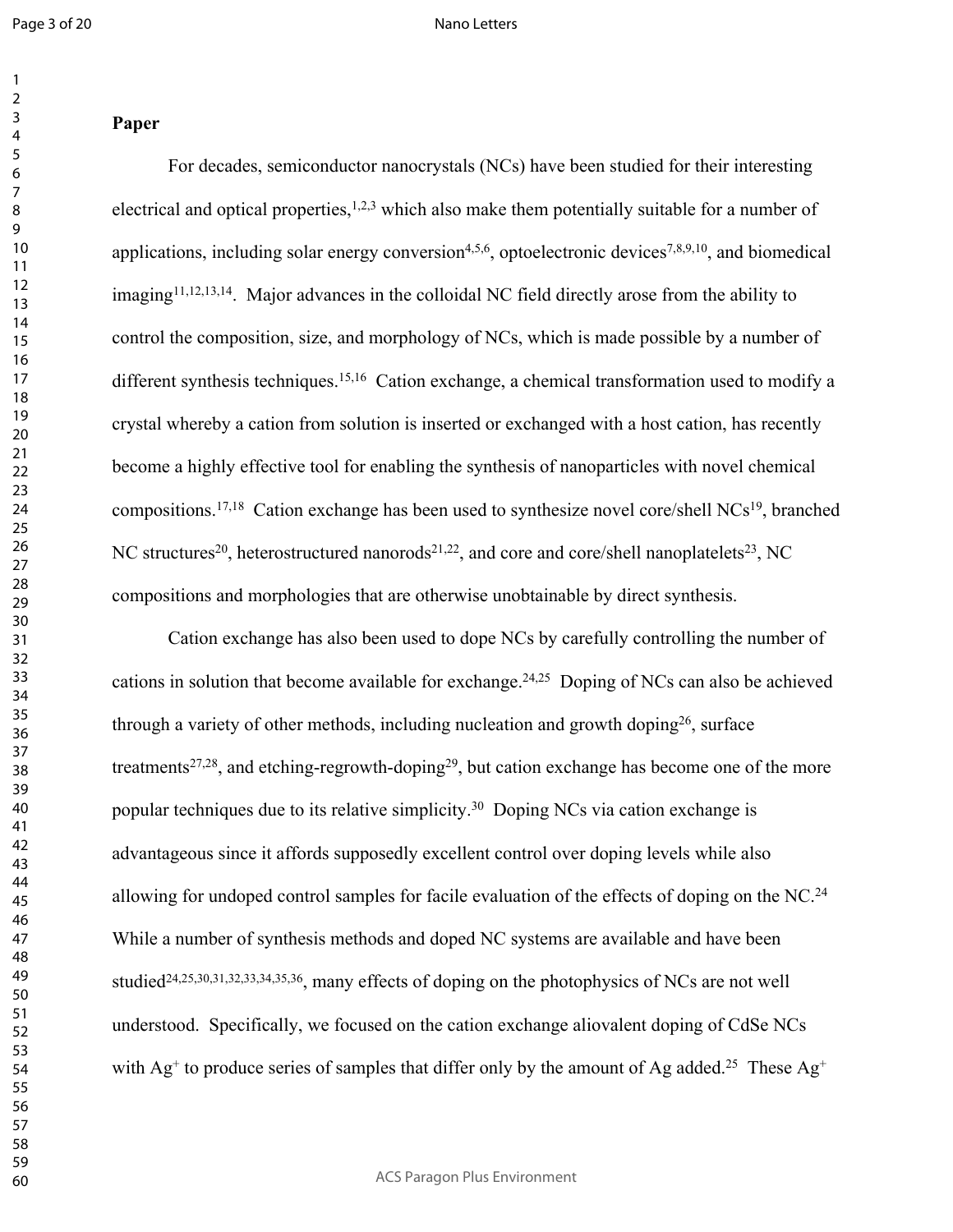doped CdSe NCs demonstrate unusual photophysics whereby a substantial increase in the exciton photoluminescence (PL) intensity was observed upon doping with a small amount of  $Ag^+$ followed by a subsequent decrease in PL intensity with further increasing doping amounts.<sup>25</sup> Additionally, a dopant "defect" PL peak also grew in to the red of the main band-edge peak with increasing dopant amount. Recently, it was found that introducing Ag<sup>+</sup> during a one-pot synthesis/cation exchange procedure resulted in a broad, intense dopant PL peak with no exciton PL.<sup>37</sup> These divergent behaviors exemplify the need for greater understanding about the cation exchange doping process of NCs in general, and in particular, about how Ag<sup>+</sup> dopants affect NC PL.

Doping of NCs via cation exchange could result in the creation of locally charged particles depending on the nature of the doping process.<sup>29</sup> For example, the introduction of the aliovalent Ag<sup>+</sup> impurity ion as an interstitial dopant would cause a locally positive charge inside the NC. Conversely, the introduction of  $Ag^+$  as a substitutional dopant would result in a locally negative charge as the  $Cd^{2+}$  ions are displaced from the crystal lattice. We hypothesized that direct measurements of the charged state of the doped NCs as a function of the added  $Ag<sup>+</sup>$  per NC could provide insight into the unusual exciton photoluminescence properties reported for  $Ag^+$ doped CdSe NCs,<sup>25</sup> as well as provide a greater understanding of the cation exchange doping process itself.

Here we report a dramatic and unexpected relationship between the charges of individual CdSe NCs doped with Ag<sup>+</sup> and the photoluminescence properties for these NC samples. Specifically, we found that as the number of dopant ions per NC was varied, the subsequent changes in the ensemble exciton PL intensity and the average electrostatic charge per NC as determined with electrostatic force microscopy (EFM) were highly correlated. Conversely, the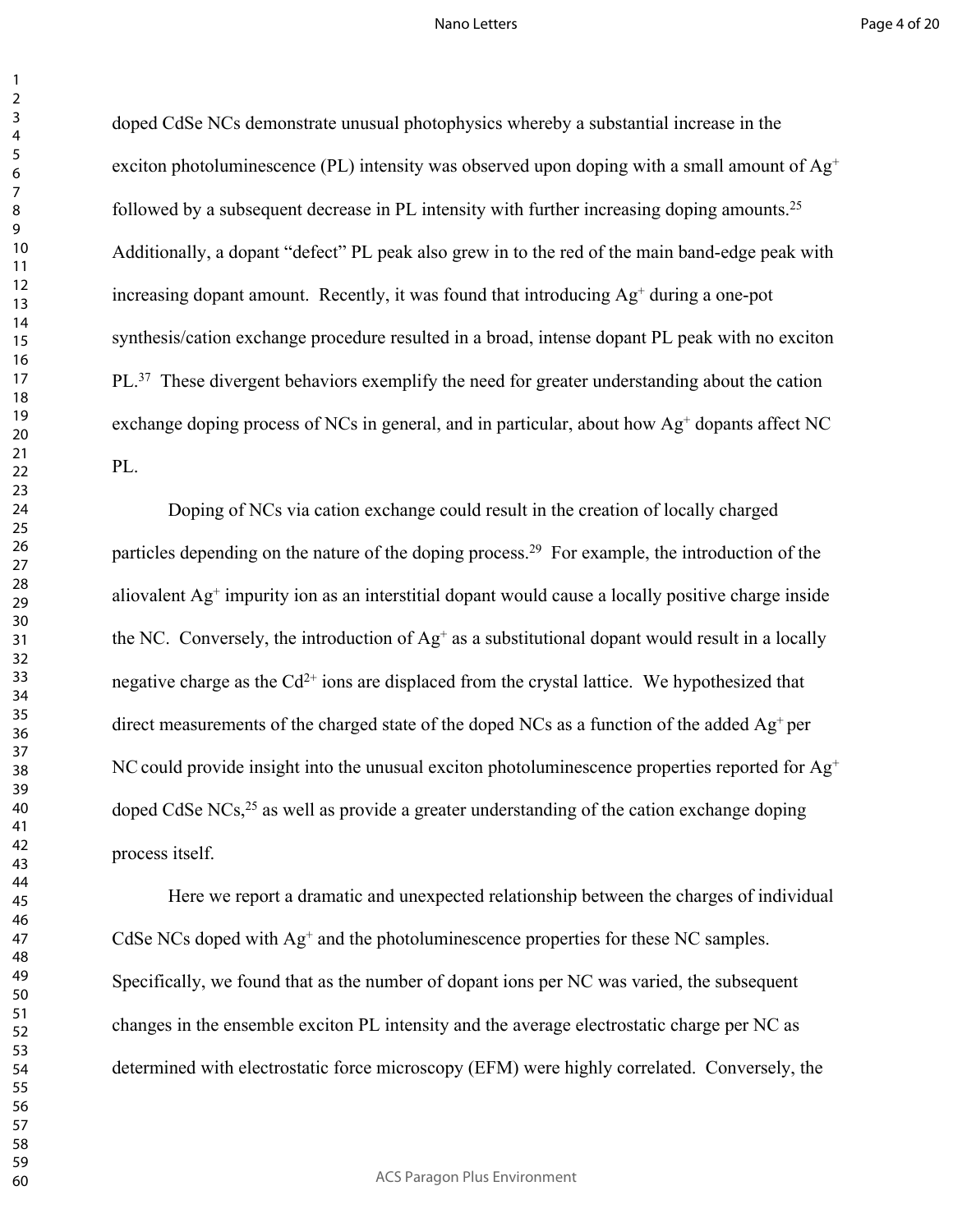Page 5 of 20

#### Nano Letters

average charge measured per NC did not seem to depend strongly on the quantity of dopant ions added during the cation exchange process. Indeed, despite adding between one and hundreds of Ag<sup>+</sup> dopant ions on average per CdSe NC, the average charge measured using EFM never varied by more than  $\pm$  1e. We further show this fixed and stable charge results from both the cation exchange process (i.e. replacing a  $+2$  cation with a  $+1$  cation and/or a  $+1$  cation interstitial), and the attraction of counterions to the charged NC surface. By calculating the radiative rate for CdSe NCs of various configurations of charges near the surface of the NC, we accurately modeled both the changes in the charge state of the NC and the changes in PL intensity, thus showing that the combination of surface and interior charges due to doping can explain the observed photophysical behavior.

CdSe NCs were made using variations on known synthesis procedures<sup>38,39</sup> and were then doped with Ag<sup>+</sup>, Li<sup>+</sup>, or Ca<sup>2+</sup> ions using a cation exchange procedure adapted from Sahu *et al.*<sup>25</sup> The amount of dopant introduced into the NC was quantified using inductively coupled plasma mass spectrometry (ICP-MS). Absorption spectroscopy showed little to no change in the absorbance with increasing dopant concentration, even at extremely high doping amounts, as seen in Figure 1a. Enhancement in the exciton PL intensity with increasing added Ag<sup>+</sup> was sometimes observed (though not always) while a dopant peak consistently grew in to the red of the main peak with increasing Ag<sup>+</sup> added, as evident in Figure 1b. These trends in PL spectra also agree with the trends reported for Ag<sup>+</sup> doped CdSe NCs in Reference 25. From dark-field, high-resolution scanning transmission electron microscopy (ADF-STEM) (Figure 1c), one can see that the size, shape, and crystal structure of the NCs also remain unchanged with added dopants, as expected for doping via cation exchange processes.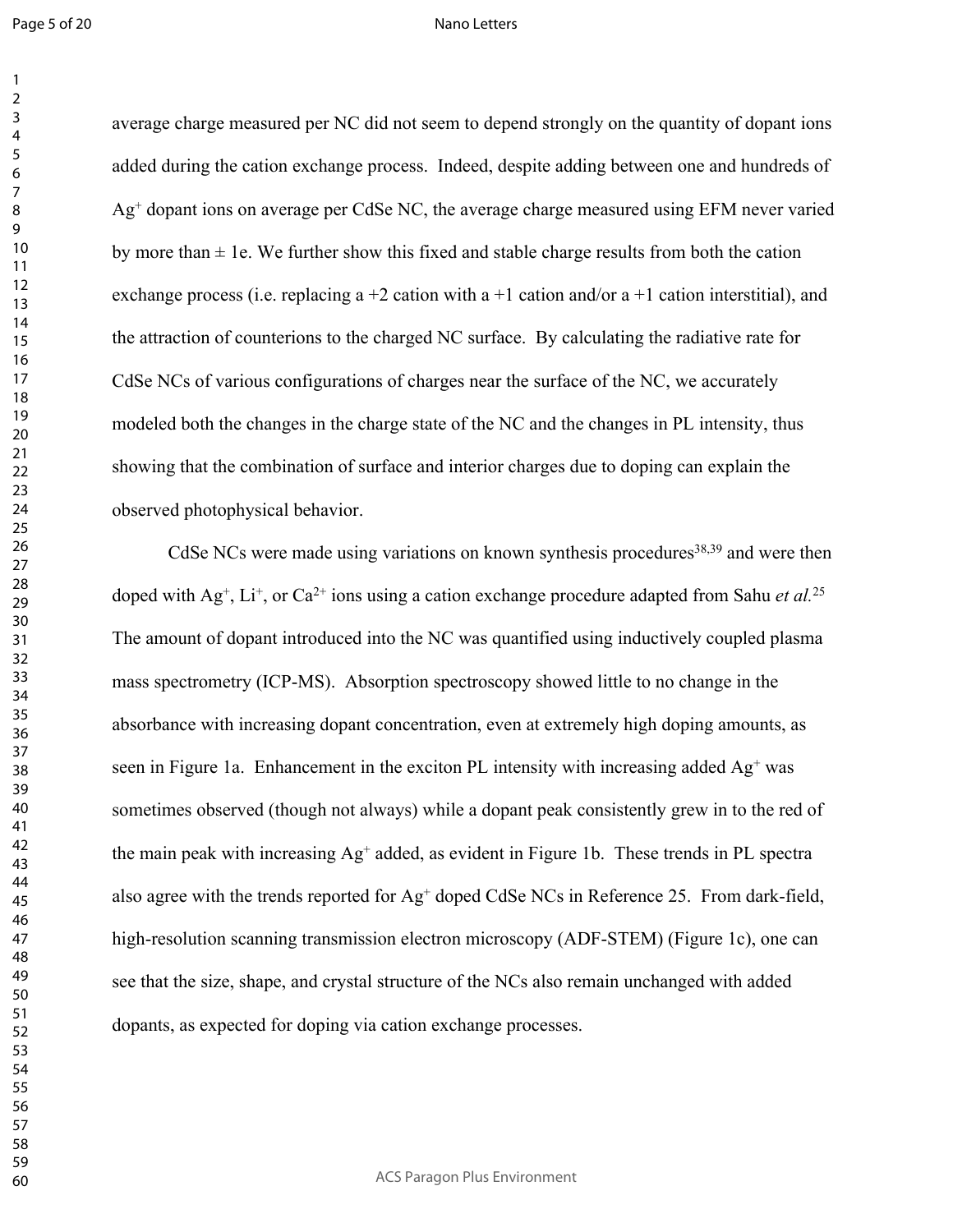Similar optical spectra were measured for doping controls in which the CdSe NCs were doped with  $\text{LiNO}_3$ , Ca(NO<sub>3</sub>)<sub>2</sub>, and AgClO<sub>4</sub> (Supporting Information Figures S12 and S13). Importantly, similar trends in absorbance and PL spectra were observed for these control samples. Thus, the exciton PL changes observed for  $AgNO<sub>3</sub>$  doping are not due exclusively to the Ag<sup>+</sup> cations acting as internal dopants within the NCs. Rather, the changes in exciton PL are due to the mere presence of a charged cation in the interior or on the surface of the NC. Note that while we observed changes in the exciton PL peak intensity with all dopants, the red-shifted dopant PL peak was only present with introduction of the  $Ag^+$ , both with  $AgNO_3$  and  $AgClO_4$ added, but not the  $Li^+$  or  $Ca^{2+}$  cations. This is expected behavior as this peak is attributed to the presence of the  $\text{Ag}^+$  as a dopant within the CdSe lattice.<sup>25,37</sup>



Figure 1. (a) Absorbance and (b) PL spectra for a series of  $Ag<sup>+</sup>$  doped CdSe NCs. The inset in (b) magnifies the weak PL feature near 700 nm. (c) ADF-STEM images for three samples with different doping levels, (left) 0 Ag/NC, (middle) 83 Ag/NC, (right) 270 Ag/NC. Scale bars in the top images represent 3 nm and scale bar in the bottom image represents 1 nm.

EFM is an exceptionally sensitive technique that can be used to measure the charged state of single NCs to less than 1 elementary charge  $e^{40,41,42,43,44}$  EFM is a modification of atomic force microscopy that works by measuring the long-range electrostatic forces between a conductive cantilever and a conductive substrate. In our EFM experiment, a first pass of the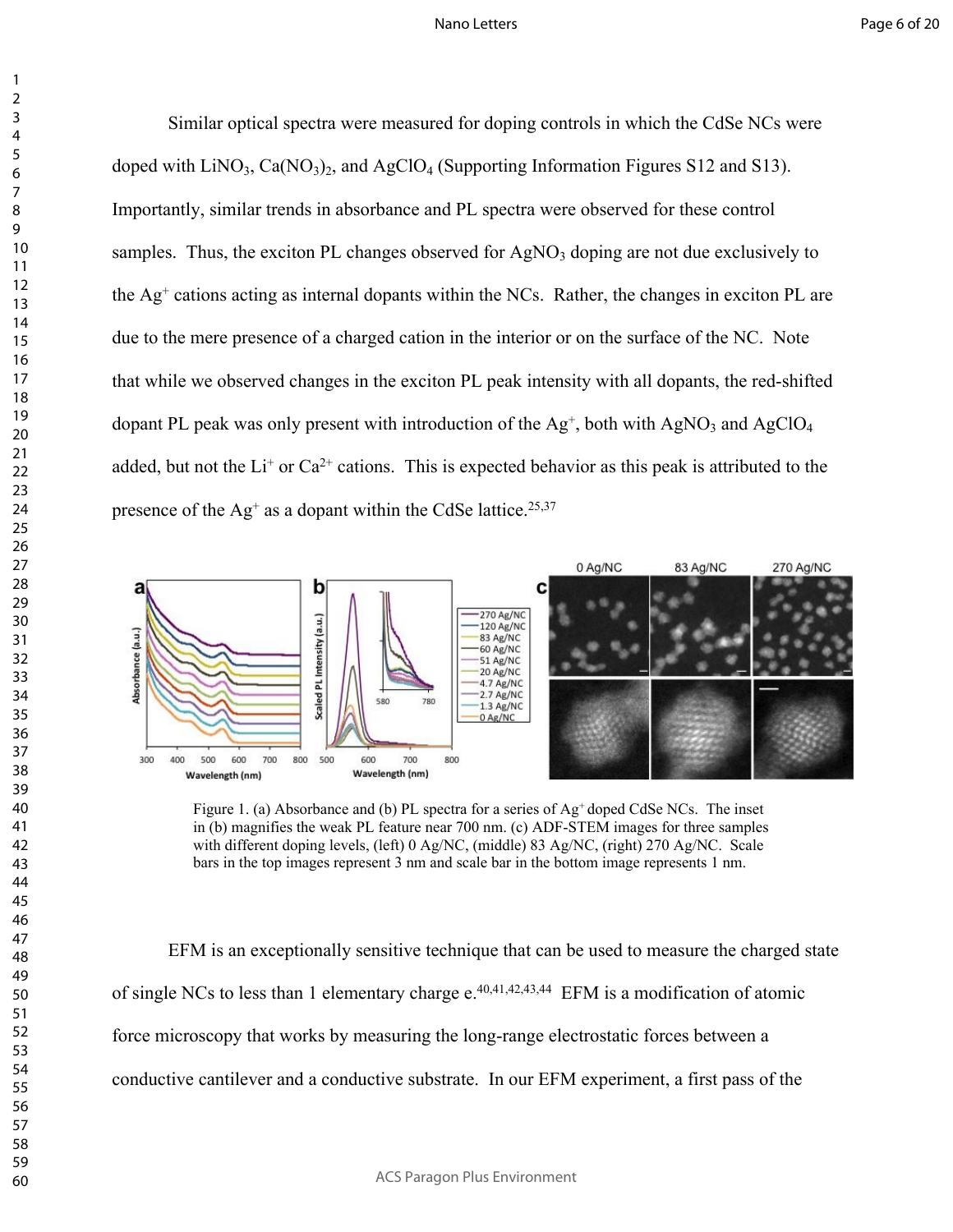#### Nano Letters

cantilever measures the topography of the sample. In a subsequent second pass, the tip is lifted off the surface and scanned at a constant height under an applied AC and DC voltage, and thereby is sensitive to long-range capacitive and Coulombic forces (See SI for a detailed description of EFM).<sup>41,43</sup>

Representative samples of EFM images are shown in Figure 2 for two different  $Ag^+$ doped CdSe NC samples with 0 Ag/NC (top) and 0.5 Ag/NC (bottom). Images 2a and 2e are standard AFM height images and are used to identify the location and heights of the individual NCs. Images 2b and 2f correspond to the changes in cantilever resonance frequency at the first harmonic of the AC voltage  $\Delta v(\omega)$ , from which the charges of the individual NCs located in the height image are calculated (See SI for details of calculation). Images 2c and 2g correspond to changes in the cantilever resonance frequency at the second harmonic of the AC voltage *Δν(2ω)* and give information that depends on the dielectric constant of the individual NCs. Our measured dielectric constants for individual NCs were consistent with previously reported values for CdSe<sup>41,45,46</sup>, suggesting accurate modeling of the tip-substrate capacitance. Each NC sample exhibited a distribution of calculated charges. As shown in Figure 2f, the NCs doped with about 0.5 Ag/NC are predominantly bright, indicating negatively charged NCs. Conversely, the NCs with 0 Ag/NC shown in Figure 2b are less bright, representing more neutral NCs. The NCs also contain a distribution in measured charge per NC as shown in the histograms, Figures 2d and 2h. EFM images for this entire doping series are shown in Fig. S7.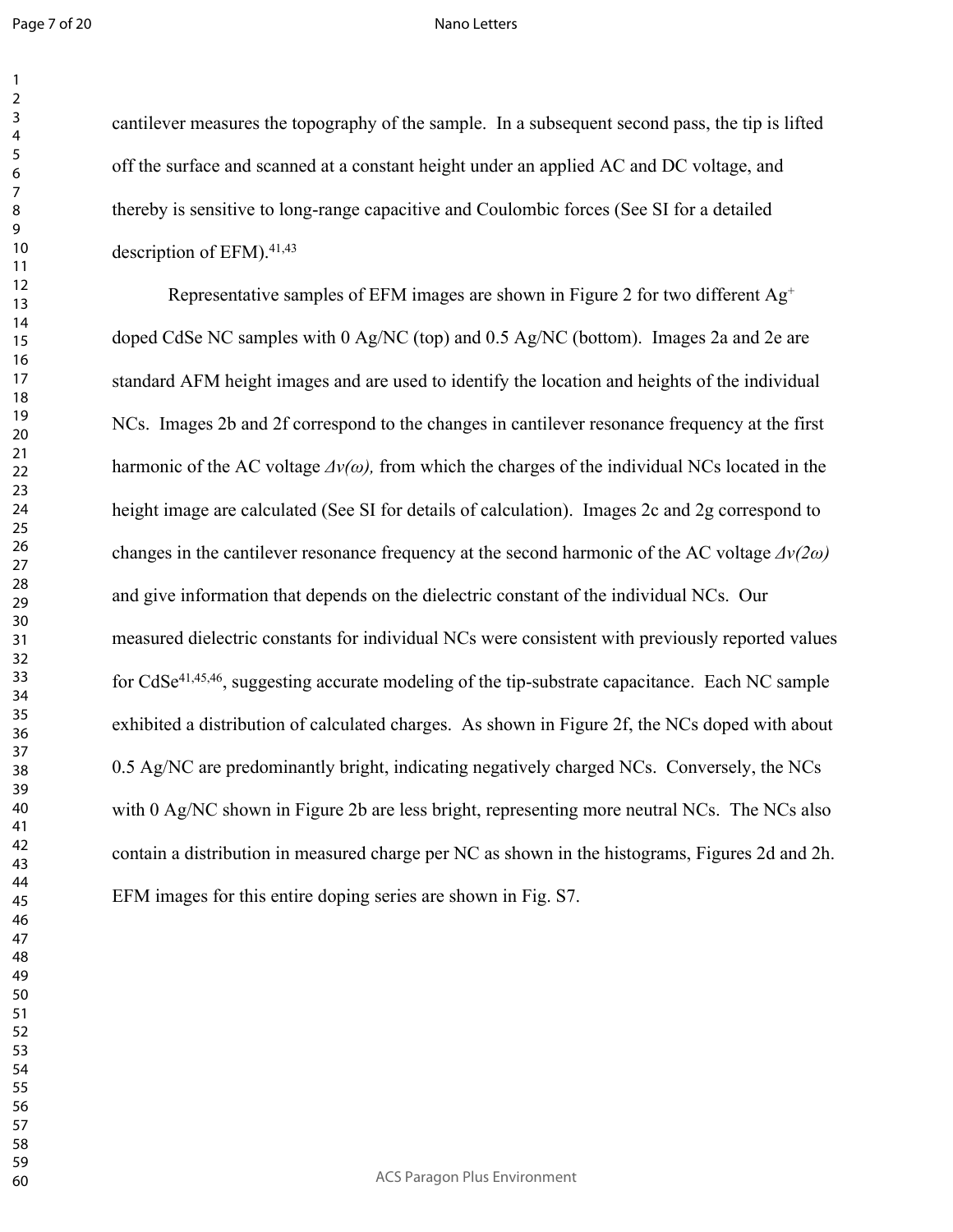

Figure 2. EFM images for samples with 0 Ag/NC (top) and 0.5 Ag/NC (bottom). (a,e) AFM height images,  $(b,f)$  charge images measuring cantilever response at  $\Delta v(\omega)$ , (c,g) dielectric constant images measuring cantilever response at *Δν(2ω)*. (d,h) Histograms showing the distributions of NC charges in the corresponding EFM images.

For a given dopant quantity of Ag/NC, we used the mean value of the charge distribution to determine the average charge per NC. We then used these average values to plot the average charge per NC as a function of doping amount, as presented in Figure 3a. Similar data were acquired for the doping control samples  $AgClO<sub>4</sub>$ , LiNO<sub>3</sub>, and Ca(NO<sub>3</sub>)<sub>2</sub> and are shown in Figure 3c. While CdSe NCs as synthesized are nominally neutral<sup>41</sup>, after the washing and rinsing process with no cation exchange (i.e. the undoped sample), the average charge per NC as measured with EFM ranged from -0.5 to -2.0 e. We presume that this negative charge results from a slight loss of metal carboxylate passivating ligands from the NC surface during the exposure to ethanol, leaving unpassivated Se anions.<sup>47</sup> Note that with respect to the average charge per NC, we could not find a simple monotonic trend with increasing dopant added, nor did we find consistent relationships between charge and dopant level among several doping trials. Corresponding plots of the maximum PL intensities vs. dopant concentration for these same sets of samples are also given in Figure 3 (b, d). Over several trials, we generally (but not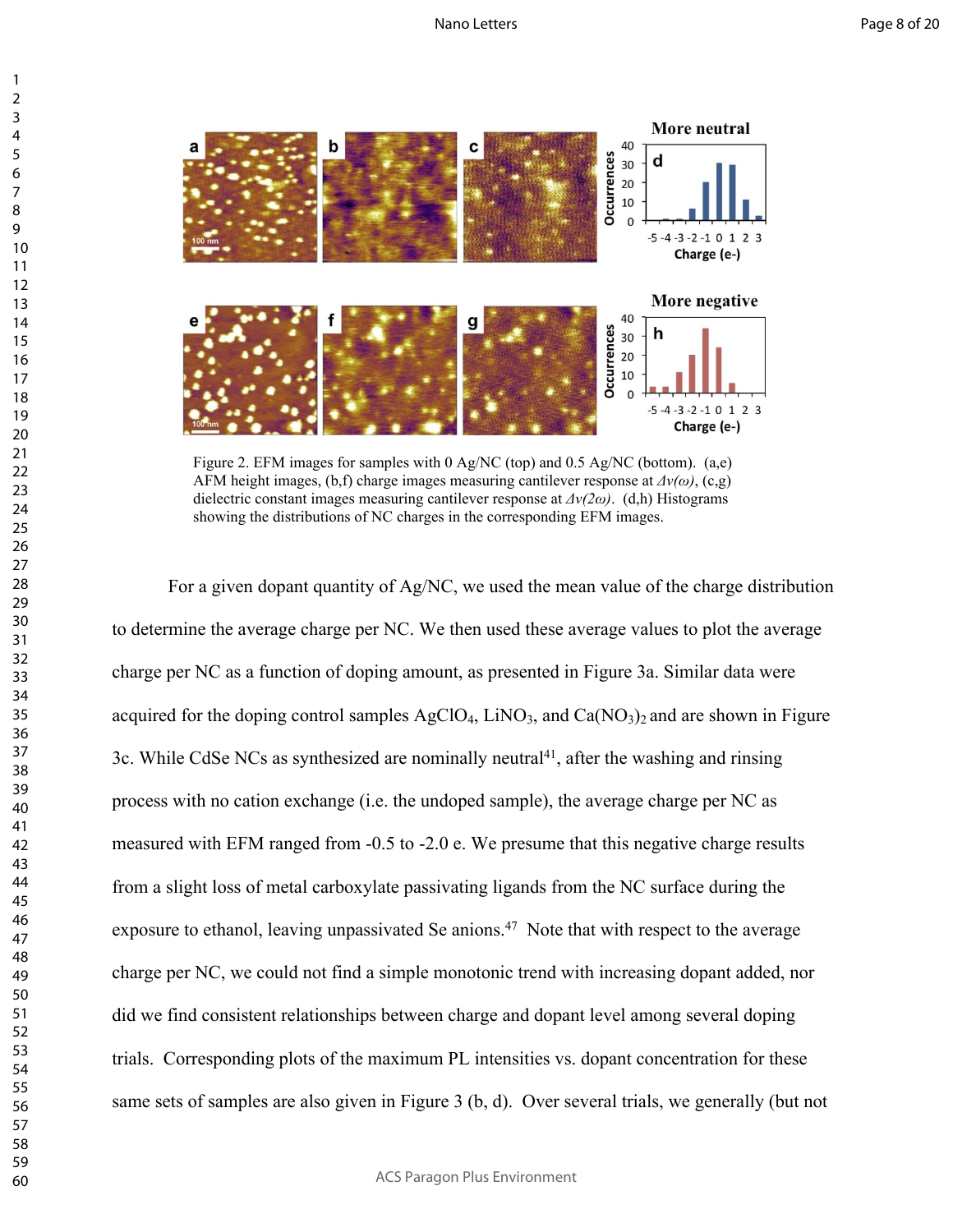Page 9 of 20

#### Nano Letters

always) observed an initial increase in exciton PL intensity with added dopant, consistent with previous reports on Ag<sup>+</sup> doping of CdSe NCs Sahu *et al.*<sup>25</sup> Note that we did not observe an enhanced PL intensity due to Ag doping for every trial and there was no consistent trend in exciton PL intensity with respect to average Ag/NC amounts (see Supporting Information Figures S8-S11). Additionally, some trials show an overall decrease in the PL intensity, attributed to the substantial washing and workup procedures used for the doping process. Further, the inability to reproducibly create homogenously doped NCs with this post-synthesis cation exchange process makes it impossible to obtain identical results across all doping trials. We believe that the inconsistency and non-monotonic nature of the PL intensity enhancement with added Ag is due to the absence of an asymmetrical charge placement around the NC, as discussed subsequently.

In comparing the EFM and the PL data for the Ag<sup>+</sup> doped CdSe samples (Figures 3a and b) we found a remarkable correlation between the average charge per NC and the exciton PL intensity. Increases or decreases in NC charge tracked similar increases or decreases in the PL intensity, as the amount of Ag<sup>+</sup> was varied. It is important to note that the EFM and PL experiments are completely unrelated except for the sample: the former is an average over hundreds of NCs that are dried on a graphene substrate and the latter is an ensemble measurement in solution. This result suggests that the PL intensity changes seen across dopant levels are intimately associated with a charging event due to the introduction of anions and cations to the NCs. Considering the significant evidence that the  $Ag<sup>+</sup>$  impurity ions are introduced interstitially with eventual conversion to substitutional dopants<sup>25,48,49</sup> and the lack of a trend in the charge with respect to the dopant amount, the PL intensity changes are likely not exclusively due to the internal dopants. Further evidence for this hypothesis comes from the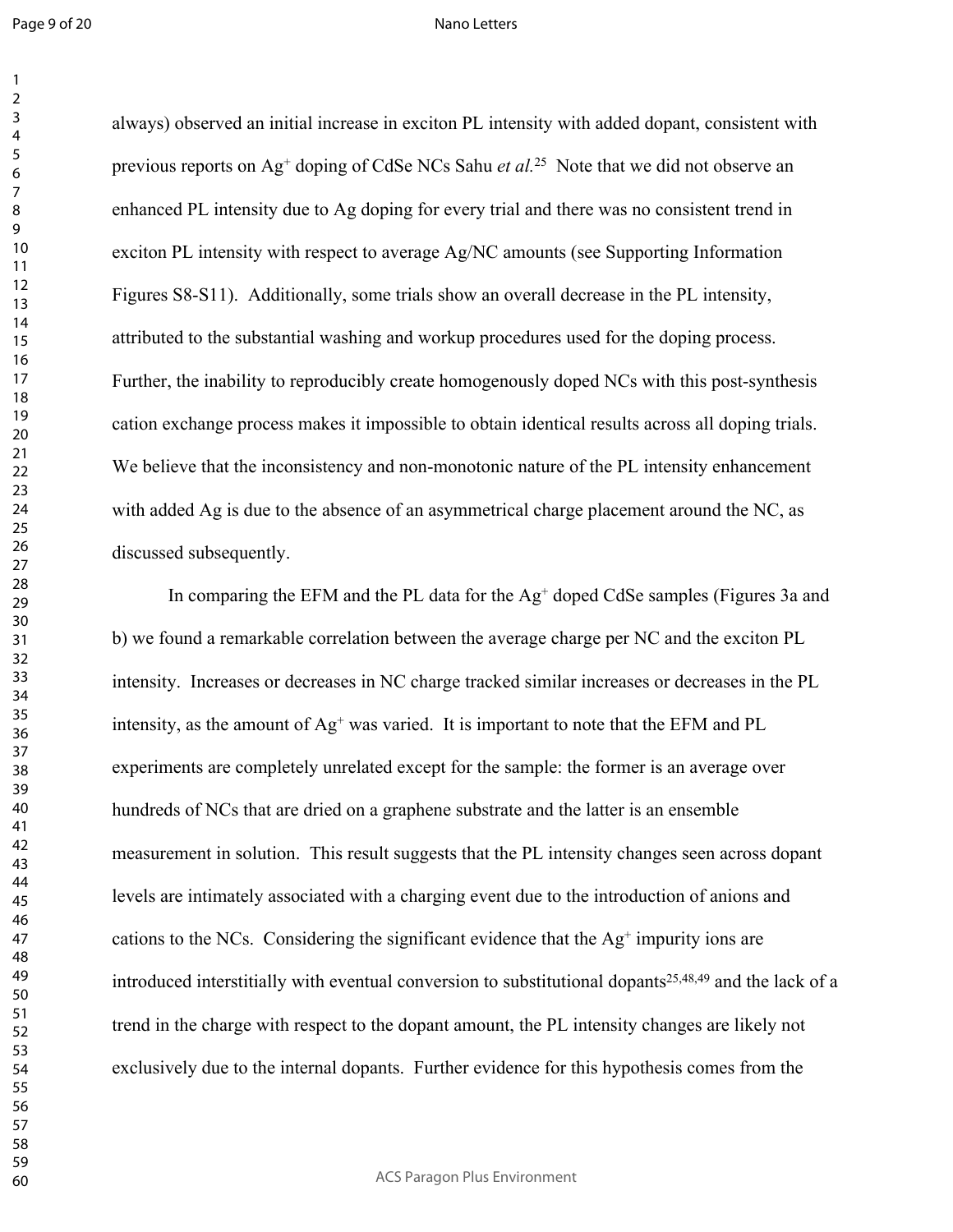control doping samples, which showed a clear enhancement in the exciton PL intensity upon introduction of the other cations that do not necessarily dope the NC lattice (Figure 3d). These  $Li<sup>+</sup>$  and Ca<sup>2+</sup> doped CdSe samples also showed similar charge/PL correlations as when doping with Ag<sup>+</sup>.



Figure 3. (a,c) Average charges for (a) the trial of  $\text{Ag}^+$  doping and (c) the series of control doping trials with AgNO<sub>3</sub>, AgClO<sub>4</sub>, LiNO<sub>3</sub>, and Ca(NO<sub>3</sub>)<sub>2</sub>. (b,d) The maximum exciton PL intensities for (b) a trial of Ag<sup>+</sup> doping and (d) a series of control doping trials.

In total, the EFM and PL data suggest that simply exposing NCs to anions and cations during the cation exchange process, including the Ag<sup>+</sup> ions, is actually causing the PL/charge changes that we and others have observed. Thus, the PL enhancement is not a direct result of dopant type, but rather a result of passivation of the NC surface and/or the creation of an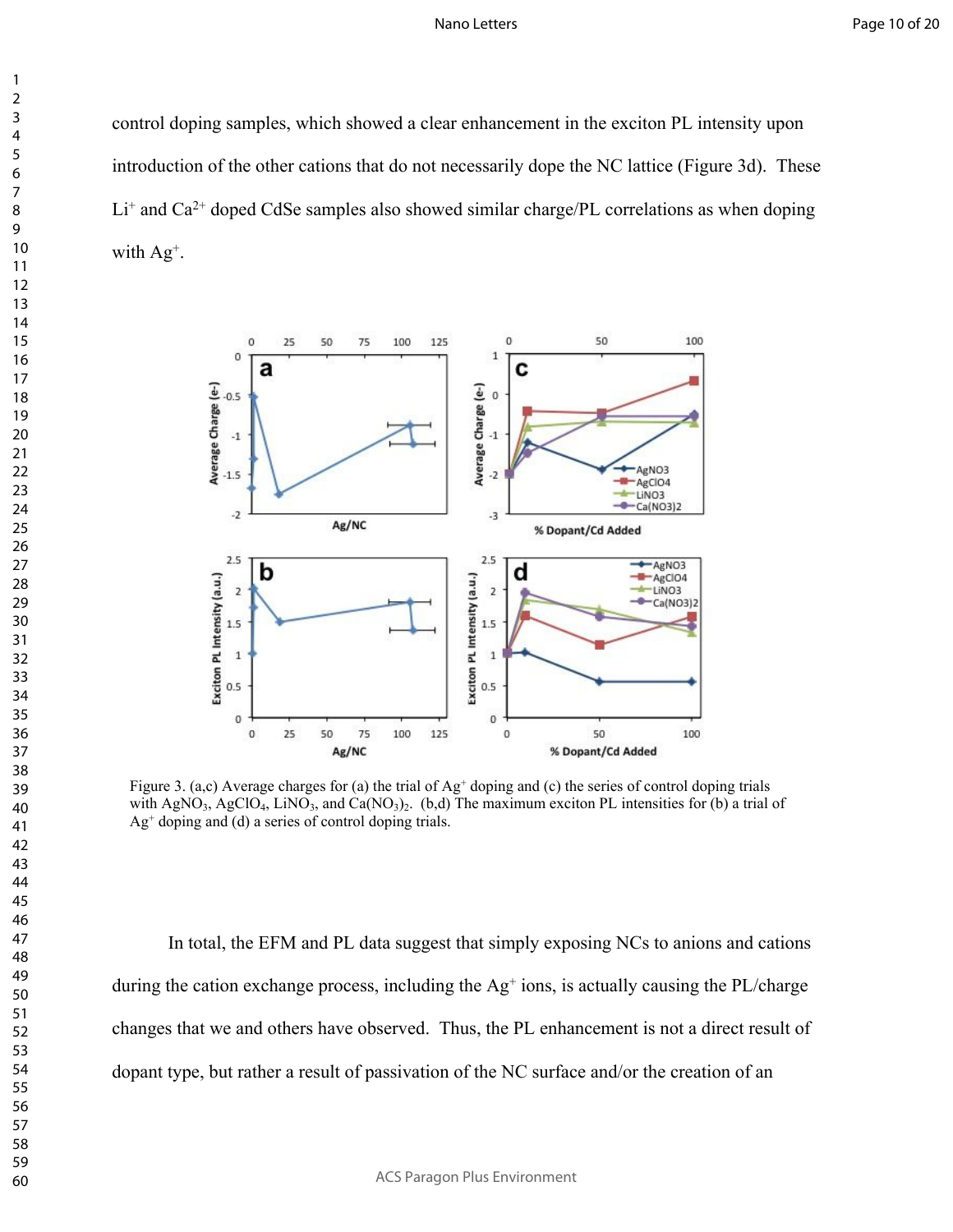#### Nano Letters

electrostatic field inside the NC, both possibilities suggested by electrochemical measurements of the ξ-potential for similar systems.<sup>50</sup>

We propose that the changes in exciton PL and the demonstrated correlation between PL intensity and average NC charge result from the effects of symmetry breaking of the NC due to the presence of off-center fixed charges. In CdSe NCs, the lowest energy exciton state is optically dark due to the spin selection rule.<sup>51</sup> Recent theoretical work has showed that charged defect centers can break the NC symmetry allowing for a brightening of the lowest exciton state in CdSe NCs.<sup>52</sup> Specifically, depending on the location of the defect centers with respect to the NC crystal lattice orientation, the resulting breaking of inversion symmetry can lead to up to a 10-fold increase in the radiative rate, with a coinciding increase in the PL quantum yield.<sup>52</sup> This model was then extended to consider different configurations of charge and compensating counter-charges to investigate their effects on the radiative lifetime and PL and absorption spectra.<sup>53</sup>

Here we modeled the  $Ag^+$  doped NCs with a set of simplified configurations of positive charges representing the Ag<sup>+</sup> dopants and negative charges representing counter-ions, as shown in Figure 4a. Leveraging the recently developed theoretical model for the symmetry-breaking effect of a charged center on exciton fine structure and level mixing,  $41,52,53$  we calculated using a four-band effective mass model that incorporates exchange and axial field effects that a selection of these structures gave an increased radiative rate over an undoped NC, with the same order of magnitude as we and others have observed in the brightening of the NC PL (Figure 4b).<sup>25</sup> Note that in these calculations, correctly accounting for the long-range exchange interaction, as described in Reference 41, was necessary to properly model the changes in radiative rate.<sup>54</sup> For the conformations in which we have unbalanced charges, such as those highlighted in green in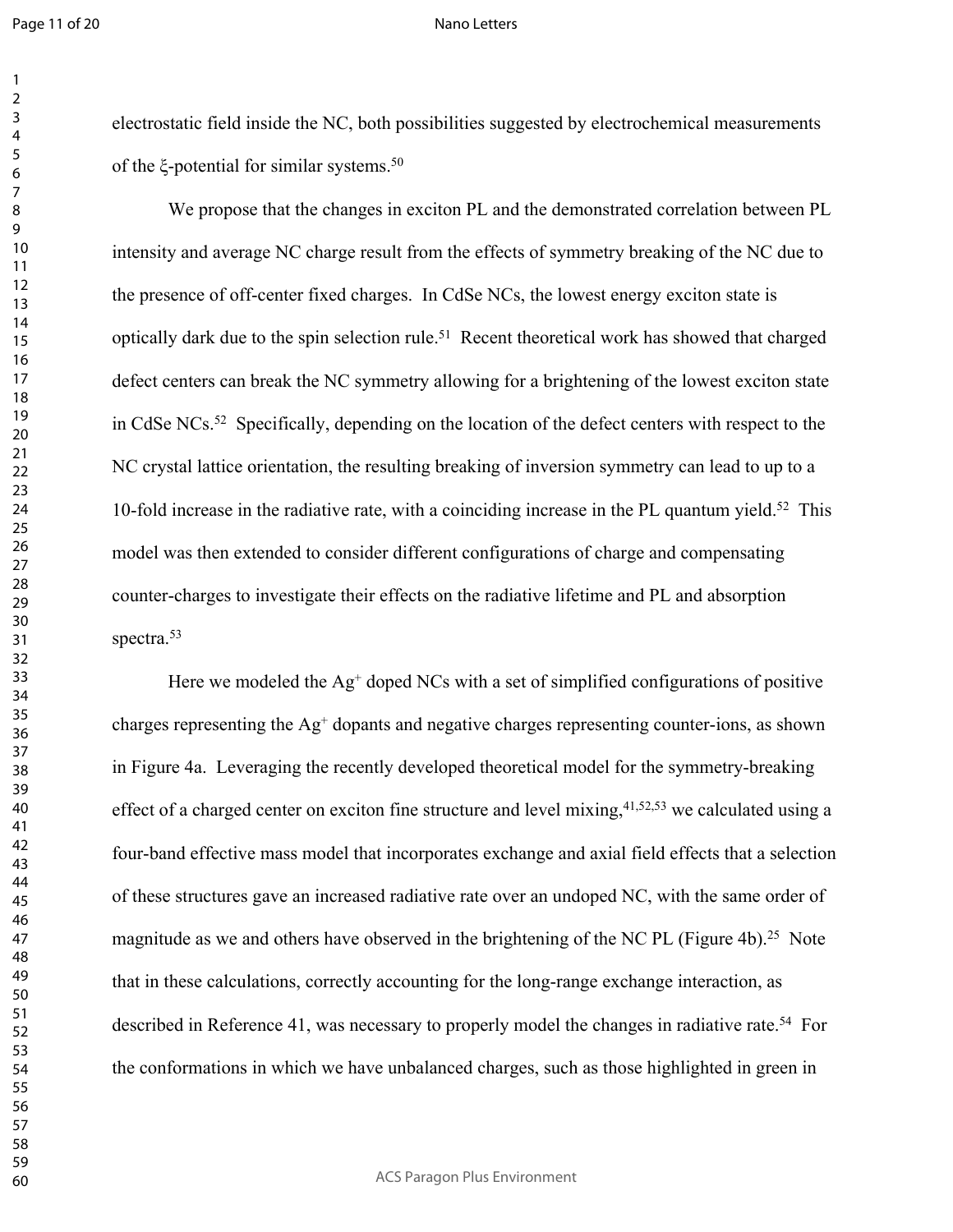Figure 4a, we would also expect to see a permanent charge from EFM, whether positive or negative. Those conformations that demonstrated an increased radiative rate are the same as those for which we would expect to observe an EFM charge. Conversely, for the configurations with balanced dopant/counter-ion charges for which we would expect to observe a neutral particle in EFM, we found little to no increase in the radiative rate.

While theory suggests the PL changes due to added charges proceed through modifying the radiative rate of the NC, an alternative explanation is that the added ions are changing the non-radiative rate perhaps through interactions with the NC surface. To test this possibility, we took measurements of the NC PL lifetime and PL efficiency, which allowed for a determination of changes in radiative and non-radiative decay rates associated with different doping levels. Raw time-resolved single photon counting PL decay curves and information on the measured decay rates are given in the SI in Figure S14 and Tables S1 and S2. In short, the trend in the calculated radiative rates inferred from the time-resolved PL decays and the quantum yield measurements better matched the changes in the relative oscillator strength for the calculated configurations (Figure 4b). By contrast, changes in the non-radiative rate extracted from this analysis were typically much smaller and would result in a much smaller contribution to the overall PL enhancement if changes in the non-radiative rate were the dominant effect. Thus overall, the combination of calculations backed by the time-resolved PL measurements provide evidence that the PL enhancement observed for Ag<sup>+</sup> doped CdSe is a result of a radiative rate acceleration caused by symmetry breaking and consequent brightening of the dark exciton state by the introduced charge.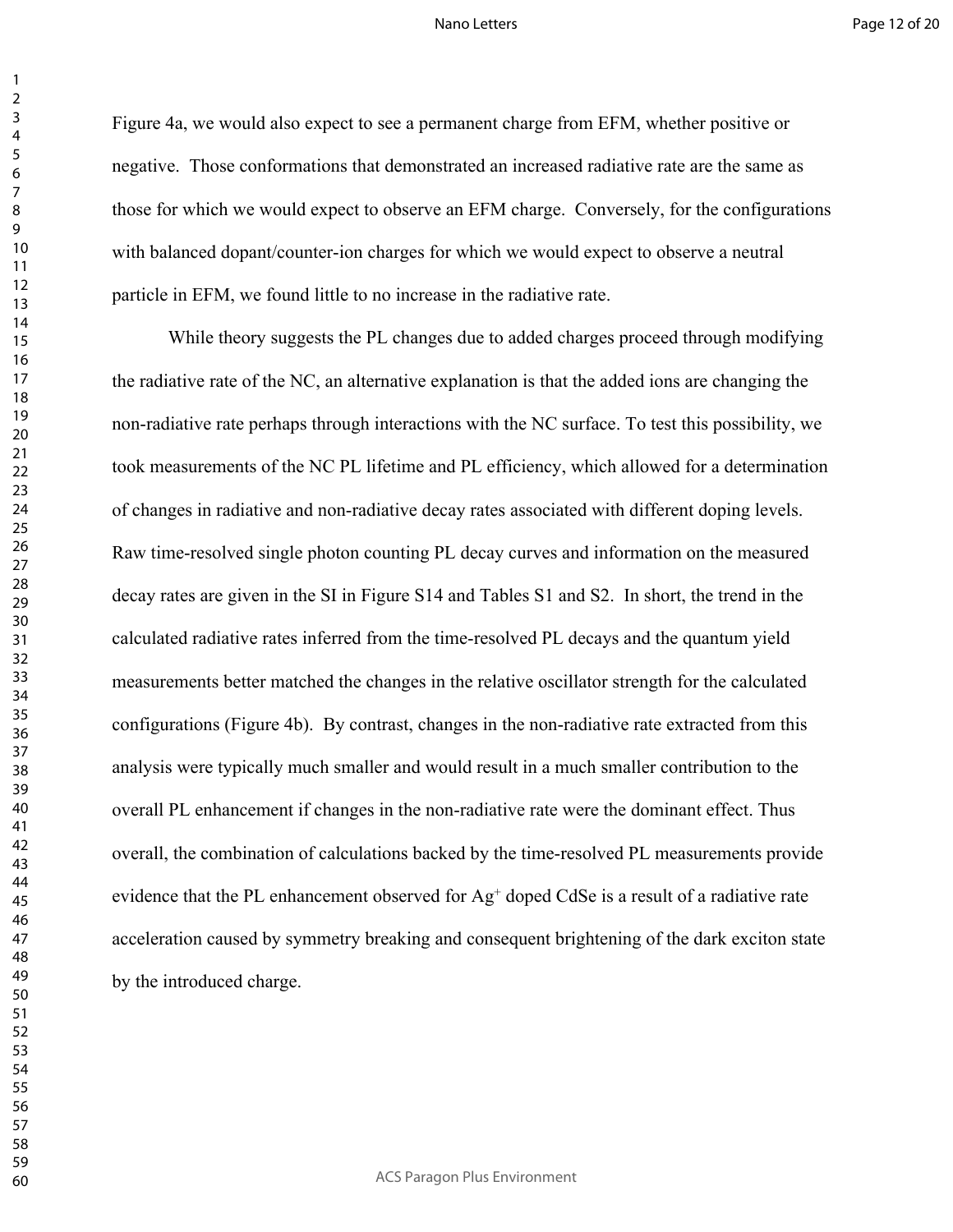

Figure 4. (a) Various configurations of charges within a NC. Positive charges represent Ag<sup>+</sup> ions and negative charges represent counterions. The configurations highlighted in green are those that presented accelerated radiative rates. (b) Calculated radiative rate acceleration for the various configurations in (a). Tau is the radiative lifetime, which is inversely proportional to the radiative rate.

Note that while we see qualitative agreement between experimental and calculated radiative rates, obtaining exact quantitative agreement would require knowledge of the exact charge placement and distribution with respect to the NC crystal structure. Clearly, this level of knowledge of the doping process down to the single NC level is beyond what is currently possible to experimentally determine. Indeed, the heterogeneity in the cation exchange process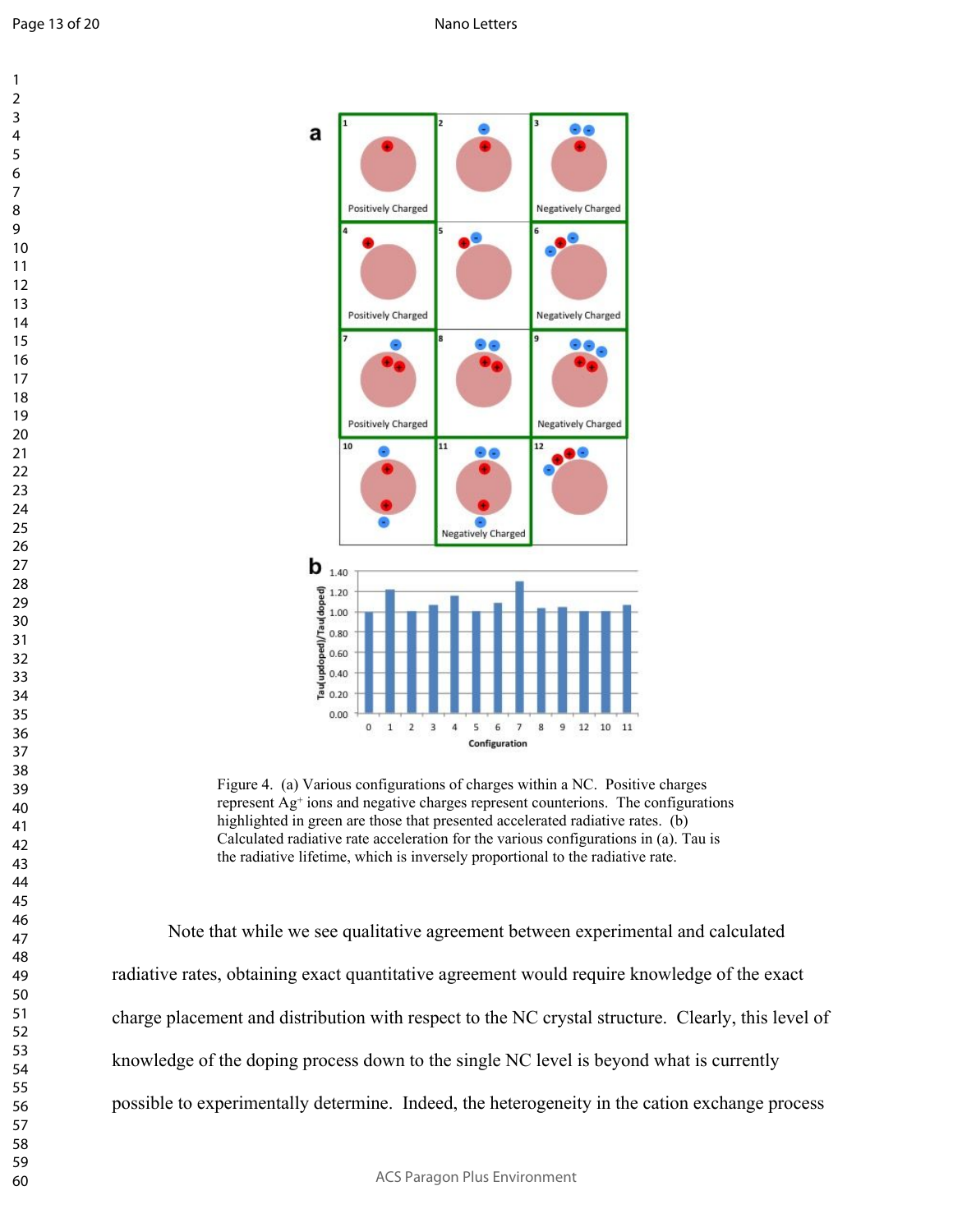creates difficulty in consistently producing identical NC samples due to the natural irreproducibility of the required post-processing precipitation and washing steps. Coupled with the inability to precisely characterize and control the chemical nature of NC surfaces down to the atomic level and the sensitivity in PL to the exact placement of the ions within and on a NC, each sample doping set is best considered independently. Indeed, there are many combinations of dopant ions and counterions that can lead to an enhancement in the PL intensity/increase in NC charge. Thus it is expected that there are a wide variety of possible trends that could be observed in PL intensity/NC charge with increasing exposure to ions. For illustration, some of these additional configurations are expressed in the cartoon of Figure S15. Some of these configurations (those in symmetrical arrangements) can reduce the radiative decay rate while others (the asymmetrical configurations) can increase the rate, and thus non-monotonic dependences in PL with respect to amount of Ag added are observed. However, at low doping concentrations, such as with the introduction of a single charged Coulomb center, an increase of the radiative decay rate is extracted from the analysis of time-resolved PL data, which is qualitatively consistent with the calculated effect due to a fixed charged center.

While sample heterogeneity makes predicting the changes in charge and PL intensity across doping levels problematic, there is a clear correlation between NC average charge and PL intensity. The observed changes are definitely caused by the introduction of the cations, whether as dopants that enter the NC or as charges that sit near the surface of the NCs. Scanning transmission electron microscopy-electron energy loss spectroscopy measurements are one possible route to locate the dopants within the NCs to parse out which configurations of  $Ag^+$ doped NCs give specific optical and charge results. Combining this physical characterization with single molecule fluorescence studies will elucidate the effects of doping on the optical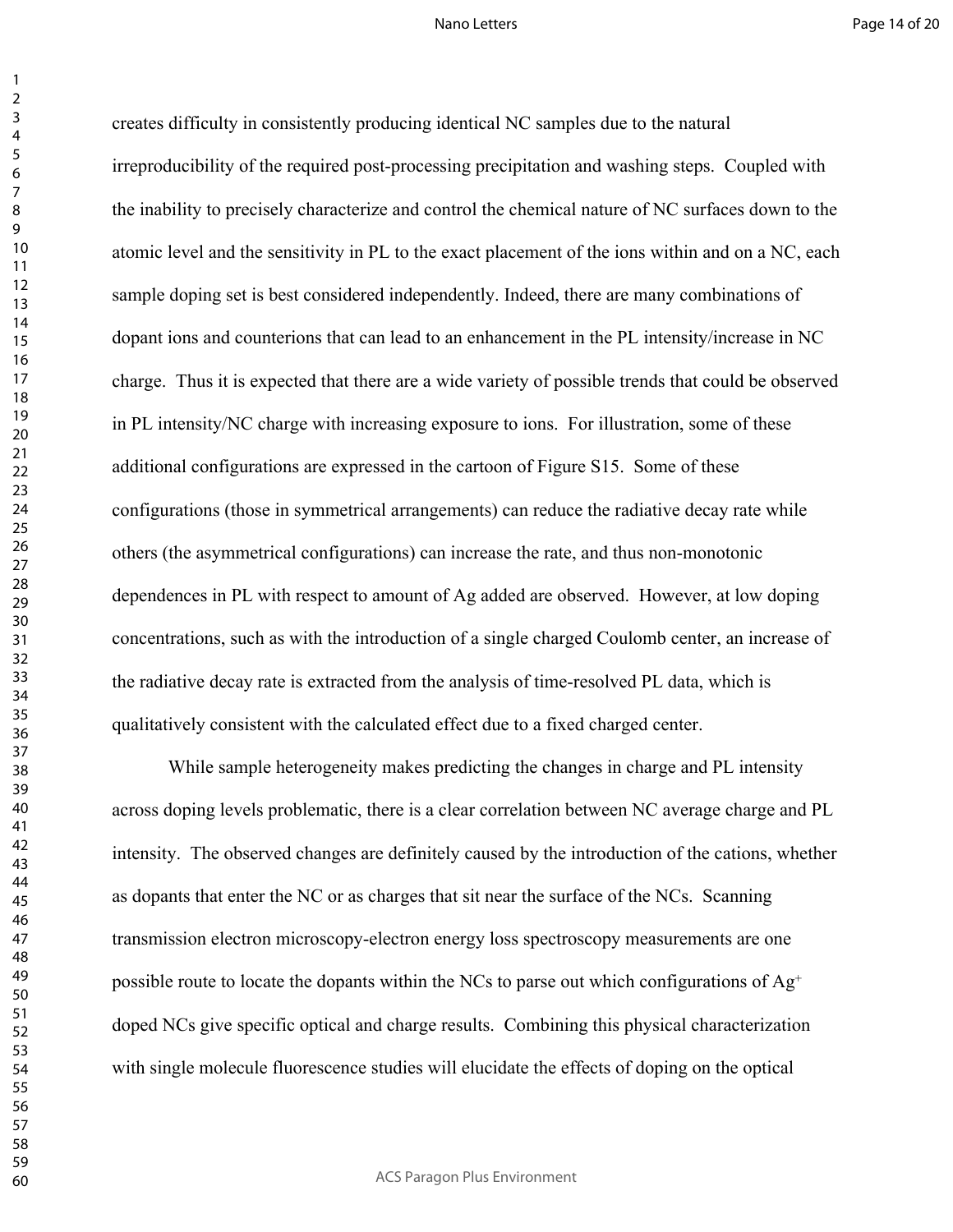#### Nano Letters

properties of the NCs and will help to correlate the dopant quantity and location to the already established charge/PL intensity connection explained here.

In conclusion, cation dopants were introduced to CdSe NCs using a cation exchange procedure and the resulting photophysical properties were generally comparable to those of similar systems previously studied. EFM was used to characterize the charge of the doped CdSe NCs, and an unexpected and remarkable relationship between average charge and ensemble exciton PL intensity was observed. The NC samples that exhibited an exciton PL intensity enhancement had greater charge than those that were dimmer. These findings suggest that the enhancement in PL intensity previously ascribed to the Ag dopants sitting interstitially within the NC lattice might be better explained by the mere presence of a cation providing a charge that causes an electric field resulting in increased radiative decay, a proposition supported by both the experimental results and theoretical work presented here.

**Acknowledgements.** This work was supported by the National Science Foundation (NSF) (CHE-1609365). This work was supported in part by the PARADIM Materials Innovation Platform (DMR-1539918), and made use of the Cornell Center for Materials Research with funding from the NSF MRSEC program (DMR-1719875). BHS was supported by NSF GRFP DGE-1144153. ALE acknowledges support from the U.S. Office of Naval Research through the U.S. Naval Research Laboratory's core research program. We thank David Norris and Ayash Sahu for assistance with the doping process and for useful discussions. We would like to thank Chiara Borrelli and Dustin Trail for help with the ICP-MS measurements and Christine Pratt for performing the x-ray diffraction measurements. The ICP-MS instrument is partially supported by a grant from the NSF (EAR-1545637).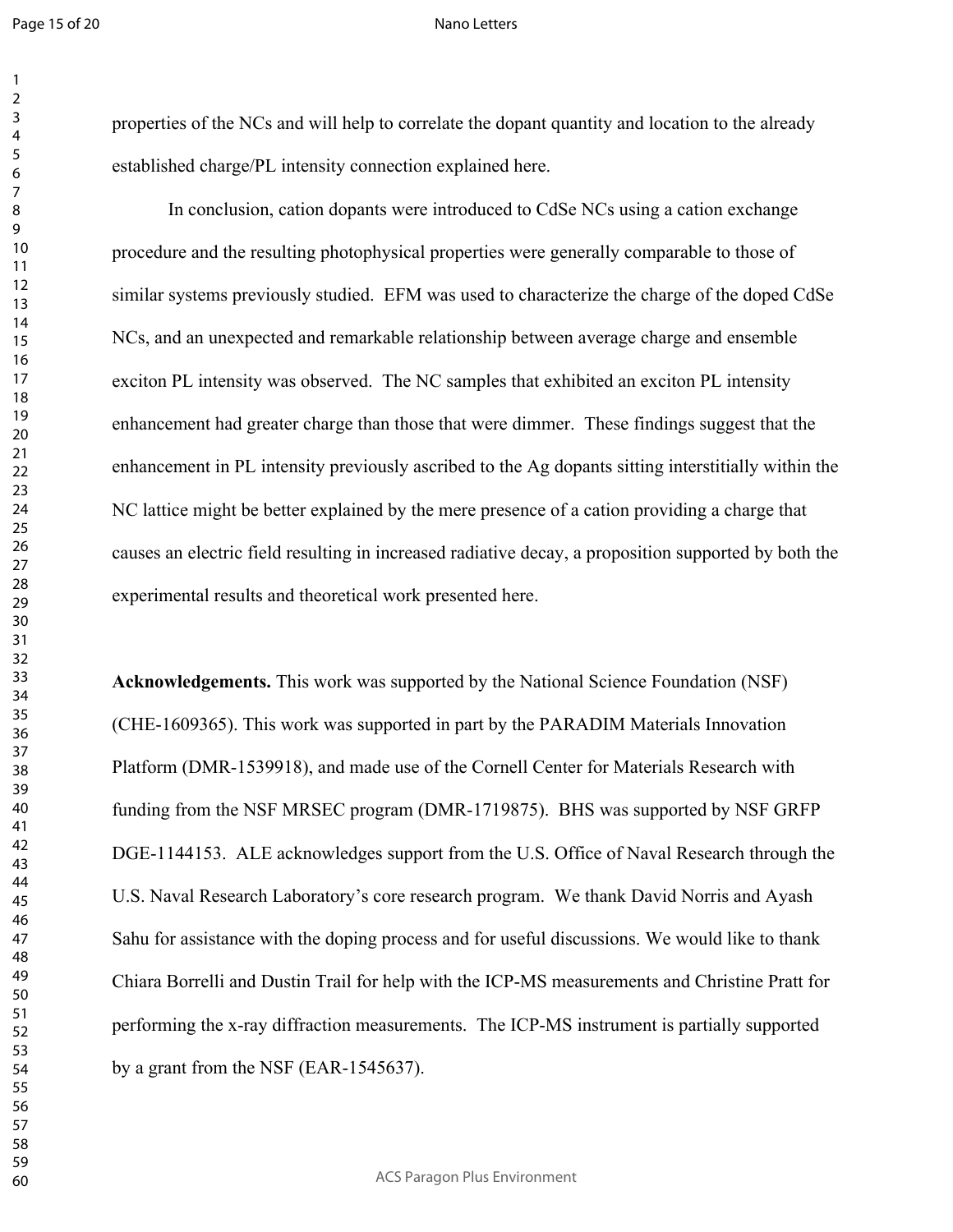# **Supporting Information Available:**

Detailed experimental methods (NC synthesis, doping, and characterization techniques),

electrostatic force microscopy explanation and details, additional sample characterization data,

optical and EFM data for additional Ag<sup>+</sup> doped CdSe doping sets, optical and EFM data for other

impurity doped samples, and PL lifetime decay curves and lifetime fitting results for Ag<sup>+</sup> doped

CdSe samples.

## **References**

- 1. Alivisatos, A. P. *Science* **1996,** 271, 933-937.
- 2. Norris, D. J.; Efros, A. L.; Erwin, S. C. *Science* **2008,** 319, 1776-1779.
- 3. Smith, A. M.; Nie, S. *Acc. Chem. Res.* **2010,** 43, 190-200.
- 4. Gur, I.; Fromer, N. A.; Geier, M. L.; Alivisatos, A. P. *Science* **2005,** 310, 462-465.

5. Tang, J.; Wang, X.; Brzozowski, L.; Barkhouse, D. A. R.; Debnath, R.; Levina, L.; Sargent, E. H. *Adv. Mater.* **2010,** 22, 1398-1402.

6. Han, Z.; Qiu, F.; Eisenberg, R.; Holland, P. L.; Krauss, T. D. *Science* **2012,** 338, 1321- 1324.

7. Coe, S.; Woo, W.-K.; Bawendi, M.; Bulovic, V. *Nature* **2002,** 420, 800-803.

8. Eisler, H.-J.; Sundar, V. C.; Bawendi, M. G. *Appl. Phys. Lett.* **2002,** 80, 4614-4616.

9. Rogach, A. L.; Gaponik, N.; Lupton, J. M.; Bertoni, C.; Gallardo, D. E.; Dunn, S.; Li Pira, N.; Paderi, M.; Repetto, P.; Romanov, S. G.; O'Dwyer, C.; Sotomayor Torres, C. M.; Eychmüller, A. *Angew. Chem., Int. Ed.* **2008,** 47, 6538-6549.

10. Kim, D. K.; Vemulkar, T. R.; Oh, S.-J.; Koh, W.-k.; Murray, C. B.; Kagan, C. R. *ACS Nano* **2011,** 5, 3230-3236.

11. Bruchez, M.; Moronne, M.; Gin, P.; Weiss, S.; Alivisatos, A. P. *Science* **1998,** 281, 2013- 2016.

12. Chan, W. C. W.; Nie, S. *Science* **1998,** 281, 2016-2018.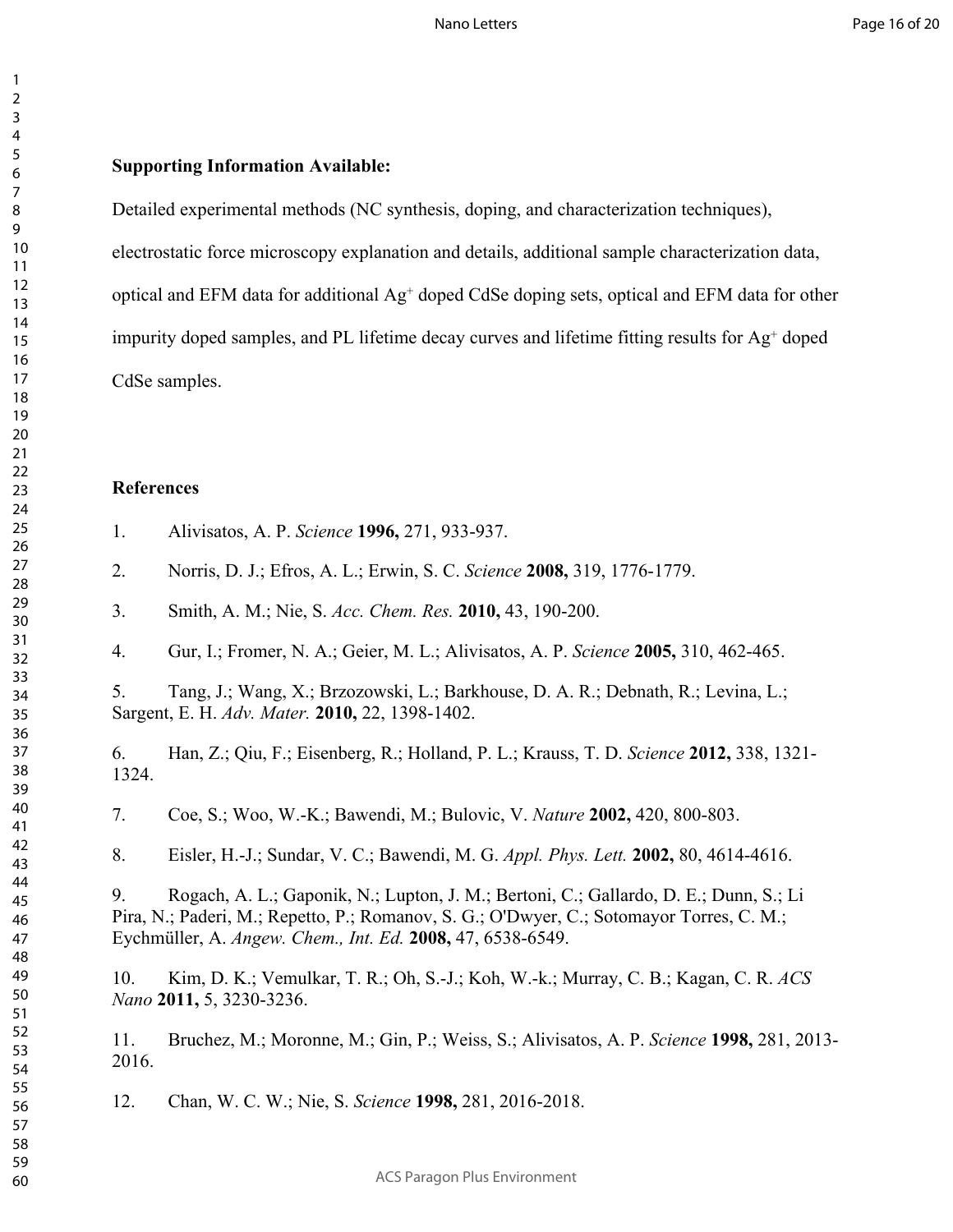Page 17 of 20

#### Nano Letters

| 1                             |  |
|-------------------------------|--|
| $\overline{c}$                |  |
| 3                             |  |
| 4                             |  |
| 5                             |  |
|                               |  |
| 6                             |  |
|                               |  |
| 8                             |  |
| 9                             |  |
| 10                            |  |
| 1<br>$\mathbf{1}$             |  |
|                               |  |
| 1<br>$\overline{\mathcal{L}}$ |  |
| 3<br>1                        |  |
| 4<br>1                        |  |
| 15                            |  |
| 16                            |  |
| 1                             |  |
| 18                            |  |
| 19                            |  |
|                               |  |
| 20                            |  |
| $\overline{21}$               |  |
| $^{22}$                       |  |
| 23                            |  |
| $\frac{24}{5}$                |  |
| 25                            |  |
|                               |  |
| 26                            |  |
| 27                            |  |
| 28                            |  |
| 29                            |  |
| 30                            |  |
| $\overline{31}$               |  |
| $\overline{32}$               |  |
|                               |  |
| 33                            |  |
| 34                            |  |
| 35                            |  |
| 36                            |  |
| 37                            |  |
| 38                            |  |
|                               |  |
| 39                            |  |
| 40                            |  |
| 41                            |  |
| 42                            |  |
| 43                            |  |
| 44                            |  |
| 45                            |  |
|                               |  |
| 46                            |  |
| 47                            |  |
| 48                            |  |
| 49                            |  |
| 50                            |  |
| 51                            |  |
|                               |  |
| 52                            |  |
| 53                            |  |
| 54                            |  |
| 55                            |  |
| 56                            |  |
| 57                            |  |
| 58                            |  |
|                               |  |
| 59                            |  |

13. Michalet, X.; Pinaud, F. F.; Bentolila, L. A.; Tsay, J. M.; Doose, S.; Li, J. J.; Sundaresan, G.; Wu, A. M.; Gambhir, S. S.; Weiss, S. *Science* **2005,** 307, 538-544.

14. Efros, A. L.; Delehanty, J. B.; Huston, A. L.; Medintz, I. L.; Barbic, M.; Harris, T. D. *Nature Nanotechnol.* **2018,** 13, 278-288.

15. Murray, C. B.; Norris, D. J.; Bawendi, M. G. *J. Am. Chem. Soc.* **1993,** 115, 8706-8715.

16. Peng, Z. A.; Peng, X. *J. Am. Chem. Soc.* **2001,** 123, 183-184.

17. Son, D. H.; Hughes, S. M.; Yin, Y.; Paul Alivisatos, A. *Science* **2004,** 306, 1009-1012.

18. Beberwyck, B. J.; Surendranath, Y.; Alivisatos, A. P. *J. Phys. Chem. C* **2013,** 117, 19759-19770.

19. Pietryga, J. M.; Werder, D. J.; Williams, D. J.; Casson, J. L.; Schaller, R. D.; Klimov, V. I.; Hollingsworth, J. A. *J. Am. Chem. Soc.* **2008,** 130, 4879-4885.

20. Manna, L.; Milliron, D. J.; Meisel, A.; Scher, E. C.; Alivisatos, A. P. *Nat. Mater.* **2003,** 2, 382-385.

21. Robinson, R. D.; Sadtler, B.; Demchenko, D. O.; Erdonmez, C. K.; Wang, L.-W.; Alivisatos, A. P. *Science* **2007,** 317, 355-358.

22. Sadtler, B.; Demchenko, D. O.; Zheng, H.; Hughes, S. M.; Merkle, M. G.; Dahmen, U.; Wang, L.-W.; Alivisatos, A. P. *J. Am. Chem. Soc.* **2009,** 131, 5285-5293.

23. Bouet, C.; Laufer, D.; Mahler, B.; Nadal, B.; Heuclin, H.; Pedetti, S.; Patriarche, G.; Dubertret, B. *Chem. Mater.* **2014,** 26, 3002-3008.

24. Mocatta, D.; Cohen, G.; Schattner, J.; Millo, O.; Rabani, E.; Banin, U. *Science* **2011,** 332, 77-81.

25. Sahu, A.; Kang, M. S.; Kompch, A.; Notthoff, C.; Wills, A. W.; Deng, D.; Winterer, M.; Frisbie, C. D.; Norris, D. J. *Nano Lett.* **2012,** 12, 2587-2594.

26. Pradhan, N.; Goorskey, D.; Thessing, J.; Peng, X. *J. Am. Chem. Soc.* **2005,** 127, 17586- 17587.

27. Deng, Z.; Tong, L.; Flores, M.; Lin, S.; Cheng, J.-X.; Yan, H.; Liu, Y. *J. Am. Chem. Soc.*  **2011,** 133, 5389-5396.

28. Buonsanti, R.; Milliron, D. J. *Chem. Mater.* **2013,** 25, 1305-1317.

29. Zhou, D.; Wang, P.; Roy, C. R.; Barnes, M. D.; Kittilstved, K. R. *J. Phys. Chem. C* **2018,** 122, 18596-18602.

30. Kroupa, D. M.; Hughes, B. K.; Miller, E. M.; Moore, D. T.; Anderson, N. C.; Chernomordik, B. D.; Nozik, A. J.; Beard, M. C. *J. Am. Chem. Soc.* **2017,** 139, 10382-10394.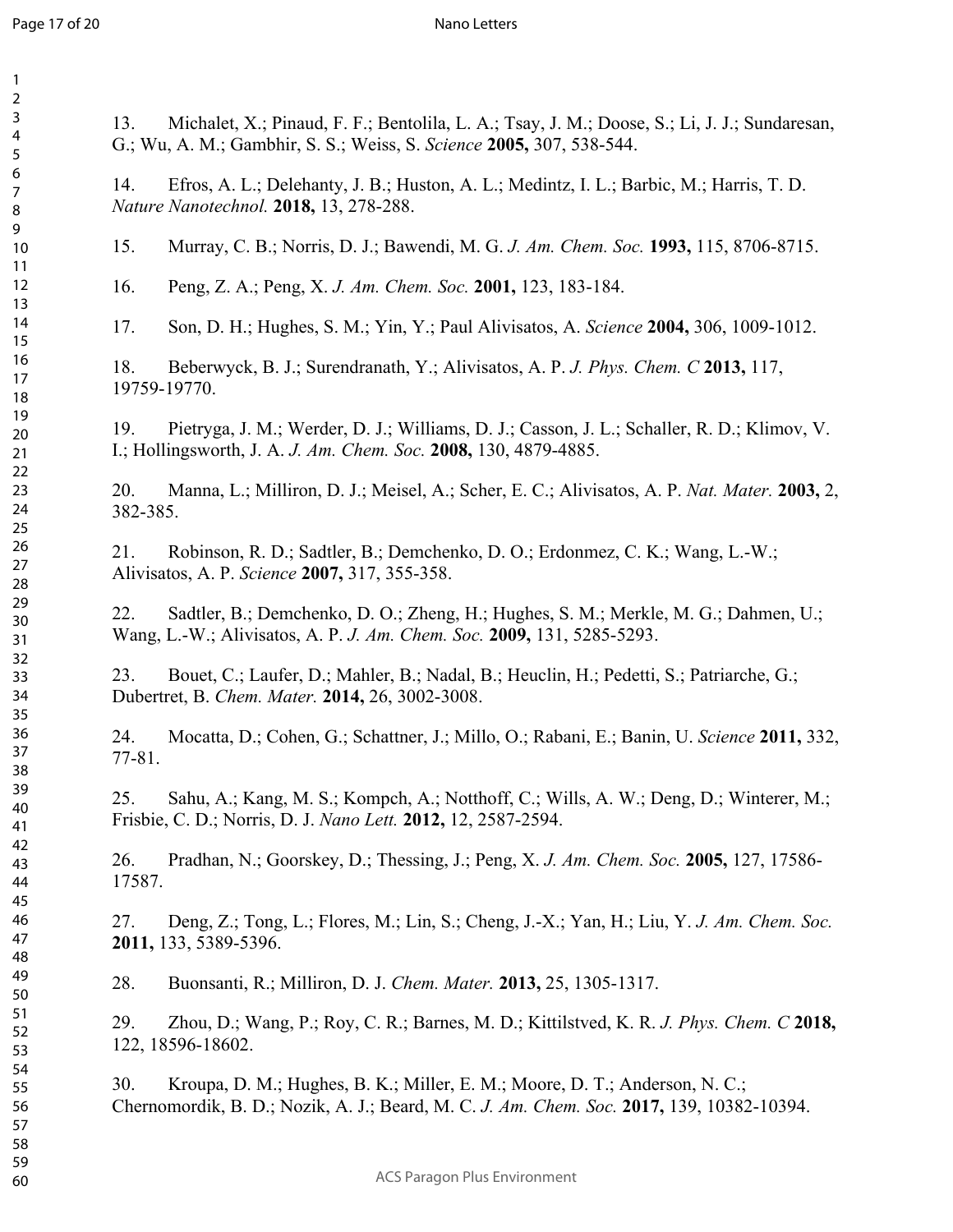31. Beulac, R.; Ochsenbein, S. T.; Gamelin, D. R., Colloidal Transition-Metal-Doped Quantum Dots. In *Nanocrystal Quantum Dots*, Klimov, V. I., Ed. CRC Press: Boca Raton, FL, 2010; p 397.

32. Geyer, S. M.; Allen, P. M.; Chang, L.-Y.; Wong, C. R.; Osedach, T. P.; Zhao, N.; Bulovic, V.; Bawendi, M. G. *ACS Nano* **2010,** 4, 7373-7378.

33. Gopal, M. B. *Mater. Res. Express* **2015,** 2, 085004.

34. Amit, Y.; Li, Y.; Frenkel, A. I.; Banin, U. *ACS Nano* **2015,** 9, 10790-10800.

35. Whitham, P. J.; Knowles, K. E.; Reid, P. J.; Gamelin, D. R. *Nano Lett.* **2015,** 15, 4045- 4051.

36. Marchioro, A.; Whitham, P. J.; Knowles, K. E.; Kilburn, T. B.; Reid, P. J.; Gamelin, D. R. *J. Phys. Chem. C* **2016,** 120, 27040-27049.

37. Nelson, H. D.; Hinterding, S. O. M.; Fainblat, R.; Creutz, S. E.; Li, X.; Gamelin, D. R. *J. Am. Chem. Soc.* **2017,** 139, 6411-6421.

38. Yu, W. W.; Peng, X. *Angew. Chem., Int. Ed.* **2002,** 41, 2368-2371.

39. Bullen, C. R.; Mulvaney, P. *Nano Lett.* **2004,** 4, 2303-2307.

40. Yalcin, S. E.; Labastide, J. A.; Sowle, D. L.; Barnes, M. D. *Nano Lett.* **2011,** 11, 4425- 4430.

41. Krauss, T. D.; Brus, L. E. *Phys. Rev. Lett.* **1999,** 83, 4840-4843.

42. Krishnan, R.; Hahn, M. A.; Yu, Z.; Silcox, J.; Fauchet, P. M.; Krauss, T. D. *Phys. Rev. Lett.* **2004,** 92, 216803.

43. Cherniavskaya, O.; Chen, L.; Weng, V.; Yuditsky, L.; Brus, L. E. *J. Phys. Chem. B* **2003,** 107, 1525-1531.

44. Yalcin, S. E.; Yang, B.; Labastide, J. A.; Barnes, M. D. *J. Phys. Chem. C* **2012,** 116, 15847-15853.

45. Krauss, T. D.; O'Brien, S.; Brus, L. E. *J. Phys. Chem. B* **2001,** 105, 1725-1733.

46. Geick, R.; Perry, C. H.; Mitra, S. S. *J. Appl. Phys.* **1966,** 37, 1994-1997.

47. Anderson, N. C.; Hendricks, M. P.; Choi, J. J.; Owen, J. S. *J. Am. Chem. Soc.* **2013,** 135, 18536-18548.

48. Kompch, A.; Sahu, A.; Notthoff, C.; Ott, F.; Norris, D. J.; Winterer, M. *J. Phys. Chem. C*  **2015,** 119, 18762-18772.

49. Ott, F. D.; Spiegel, L. L.; Norris, D. J.; Erwin, S. C. *Phys. Rev. Lett.* **2014,** 113, 156803.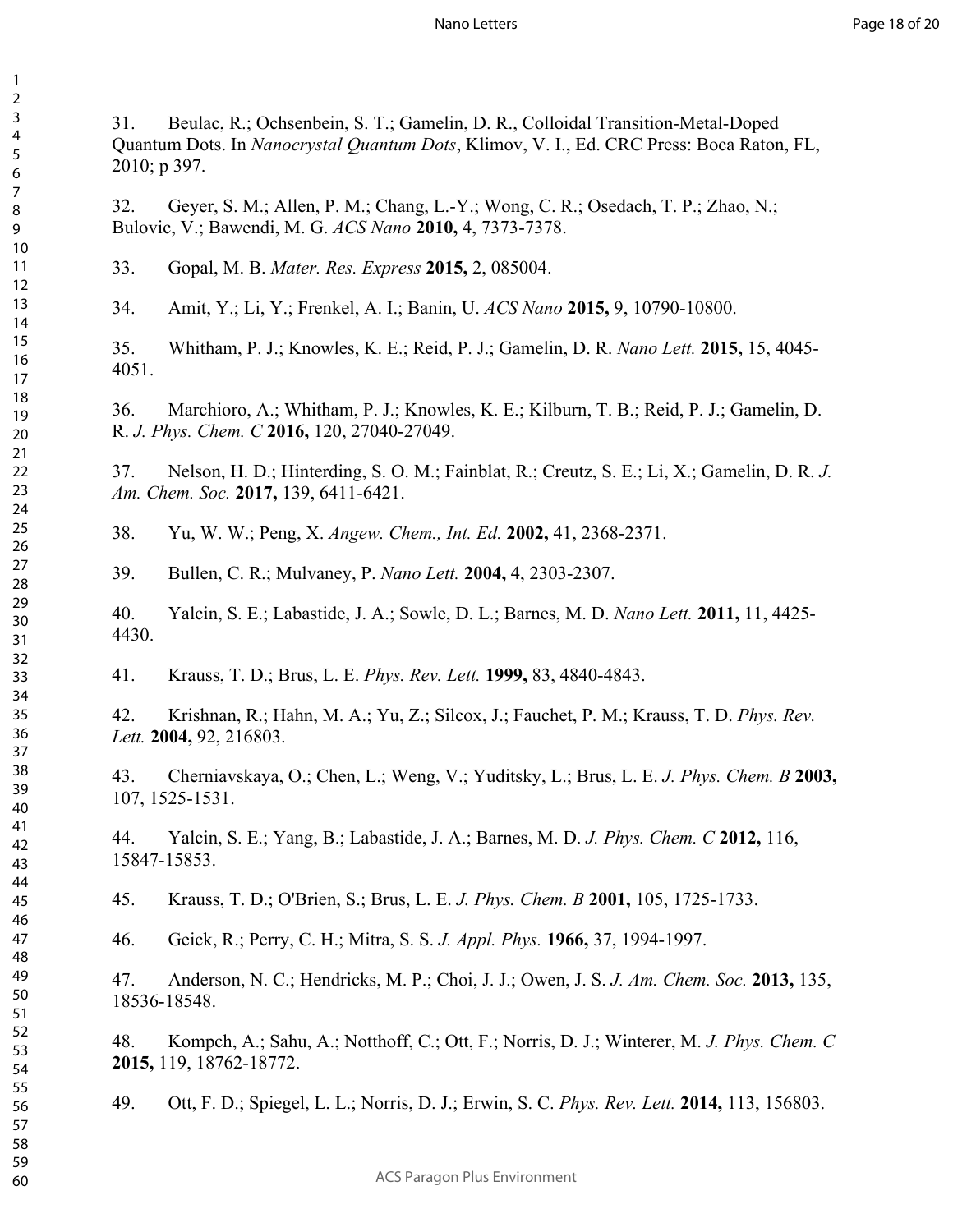| $\mathbf{1}$<br>$\overline{a}$                                                                                                                                                                                     |                                                                                                                       |                                                                                                                                                            |  |
|--------------------------------------------------------------------------------------------------------------------------------------------------------------------------------------------------------------------|-----------------------------------------------------------------------------------------------------------------------|------------------------------------------------------------------------------------------------------------------------------------------------------------|--|
| 3<br>4<br>5<br>6<br>$\overline{7}$<br>8<br>9<br>$10$                                                                                                                                                               | 50.                                                                                                                   | Nag, A.; Chung, D. S.; Dolzhnikov, D. S.; Dimitrijevic, N. M.; Chattopadhyay, S.;<br>Shibata, T.; Talapin, D. V. J. Am. Chem. Soc. 2012, 134, 13604-13615. |  |
|                                                                                                                                                                                                                    | Efros, A. L.; Rosen, M.; Kuno, M.; Nirmal, M.; Norris, D. J.; Bawendi, M. Phys. Rev. B<br>51.<br>1996, 54, 4843-4856. |                                                                                                                                                            |  |
|                                                                                                                                                                                                                    | 52.                                                                                                                   | Sercel, P. C.; Shabaev, A.; Efros, A. L. Nano Lett. 2017, 17, 4820-4830.                                                                                   |  |
| 11<br>12                                                                                                                                                                                                           | 53.                                                                                                                   | Sercel, P. C.; Shabaev, A.; Efros, A. L. MRS Adv. 2018, 3, 711-716.                                                                                        |  |
| 13<br>14<br>15<br>16<br>17<br>18<br>19<br>20<br>21<br>22<br>23<br>24<br>25<br>26<br>27<br>28<br>29<br>$30\,$<br>31<br>32<br>33<br>34<br>35<br>36<br>37<br>38<br>39<br>40<br>41<br>42<br>43<br>44<br>45<br>46<br>47 | 54.                                                                                                                   | Sercel, P. C.; Efros, A. L. Nano Lett. 2018, 18, 4061-4068.                                                                                                |  |
| 48<br>49<br>50                                                                                                                                                                                                     |                                                                                                                       |                                                                                                                                                            |  |
| 51<br>52                                                                                                                                                                                                           |                                                                                                                       |                                                                                                                                                            |  |
| 53<br>54                                                                                                                                                                                                           |                                                                                                                       |                                                                                                                                                            |  |
| 55<br>56                                                                                                                                                                                                           |                                                                                                                       |                                                                                                                                                            |  |
| 57<br>58                                                                                                                                                                                                           |                                                                                                                       |                                                                                                                                                            |  |
| 59<br>60                                                                                                                                                                                                           |                                                                                                                       | <b>ACS Paragon Plus Environment</b>                                                                                                                        |  |